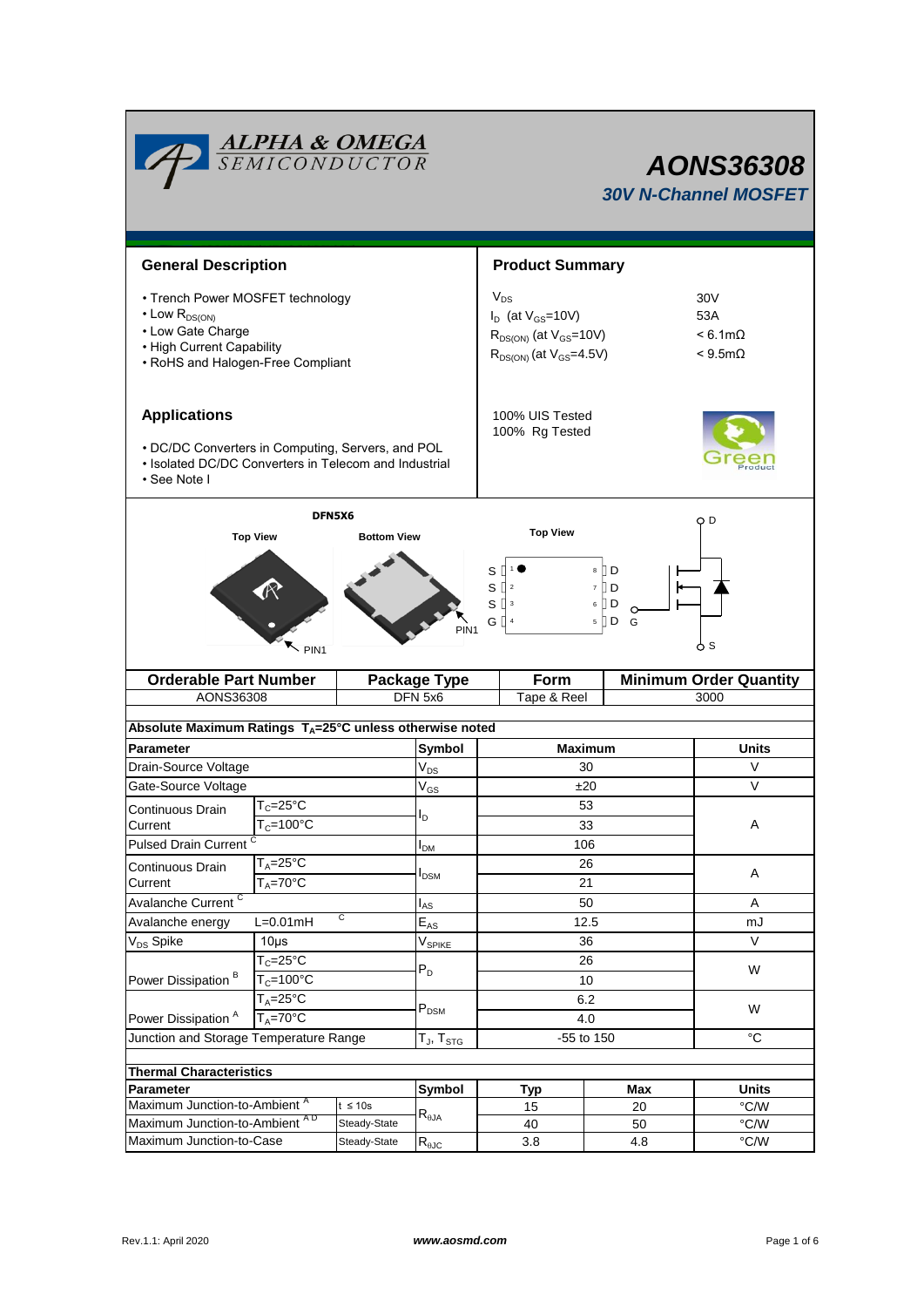

#### **Electrical Characteristics (TJ=25°C unless otherwise noted)**

| Symbol                                 | Parameter                                                  | <b>Conditions</b>                                                                           |                     | Min | Typ          | <b>Max</b> | <b>Units</b> |  |  |  |  |  |
|----------------------------------------|------------------------------------------------------------|---------------------------------------------------------------------------------------------|---------------------|-----|--------------|------------|--------------|--|--|--|--|--|
| <b>STATIC PARAMETERS</b>               |                                                            |                                                                                             |                     |     |              |            |              |  |  |  |  |  |
| $BV_{DSS}$                             | Drain-Source Breakdown Voltage                             | $I_D = 250 \mu A$ , $V_{GS} = 0V$                                                           |                     | 30  |              |            | $\vee$       |  |  |  |  |  |
| $I_{DSS}$                              | Zero Gate Voltage Drain Current                            | $V_{DS} = 30V$ , $V_{GS} = 0V$                                                              |                     |     |              | 1          | μA           |  |  |  |  |  |
|                                        |                                                            |                                                                                             | $T_i = 55^{\circ}C$ |     |              | 5          |              |  |  |  |  |  |
| $I_{GSS}$                              | Gate-Body leakage current                                  | $V_{DS} = 0V$ , $V_{GS} = \pm 20V$                                                          |                     |     |              | ±100       | nA           |  |  |  |  |  |
| $\rm V_{\rm GS(th)}$                   | Gate Threshold Voltage                                     | V <sub>DS</sub> =V <sub>GS.</sub> I <sub>D</sub> =250µA                                     |                     | 1.3 | 1.75         | 2.2        | $\vee$       |  |  |  |  |  |
| $R_{DS(ON)}$                           |                                                            | $V_{GS}$ =10V, $I_D$ =20A                                                                   |                     |     | 4.5          | 6.1        | $m\Omega$    |  |  |  |  |  |
|                                        | Static Drain-Source On-Resistance                          |                                                                                             | $T = 125^{\circ}C$  |     | 6.1          | 9          |              |  |  |  |  |  |
|                                        |                                                            | $V_{GS} = 4.5V, I_D = 20A$                                                                  |                     | 6.4 | 9.5          | $m\Omega$  |              |  |  |  |  |  |
| $g_{FS}$                               | <b>Forward Transconductance</b>                            | $V_{DS} = 5V$ , $I_D = 20A$                                                                 |                     | 80  |              | S          |              |  |  |  |  |  |
| $V_{SD}$                               | Diode Forward Voltage                                      | $IS=1A, VGS=0V$                                                                             |                     | 0.7 | $\mathbf{1}$ | $\vee$     |              |  |  |  |  |  |
| I <sub>s</sub>                         | Maximum Body-Diode Continuous Current                      |                                                                                             |                     | 30  | A            |            |              |  |  |  |  |  |
| <b>DYNAMIC PARAMETERS</b>              |                                                            |                                                                                             |                     |     |              |            |              |  |  |  |  |  |
| $C_{\text{iss}}$                       | Input Capacitance                                          |                                                                                             |                     |     | 1000         |            | pF           |  |  |  |  |  |
| $C_{\rm oss}$                          | <b>Output Capacitance</b>                                  | $V_{GS}$ =0V, $V_{DS}$ =15V, f=1MHz                                                         |                     | 290 |              | рF         |              |  |  |  |  |  |
| $C_{\text{rss}}$                       | Reverse Transfer Capacitance                               |                                                                                             |                     | 50  |              | pF         |              |  |  |  |  |  |
| $\mathsf{R}_{\mathsf{g}}$              | Gate resistance                                            | $f = 1$ MHz                                                                                 |                     | 0.2 | 0.6          | 1          | Ω            |  |  |  |  |  |
|                                        | <b>SWITCHING PARAMETERS</b>                                |                                                                                             |                     |     |              |            |              |  |  |  |  |  |
| $Q_q(10V)$                             | <b>Total Gate Charge</b>                                   | $V_{\text{GS}}$ =10V, $V_{\text{DS}}$ =15V, $I_{\text{D}}$ =20A                             |                     |     | 17           | 30         | nC           |  |  |  |  |  |
| $Q_g(4.5V)$                            | <b>Total Gate Charge</b>                                   |                                                                                             |                     |     | 8            | 15         | nC           |  |  |  |  |  |
| $Q_{gs}$                               | Gate Source Charge                                         |                                                                                             |                     |     | 2.8          |            | nC           |  |  |  |  |  |
| $\mathsf{Q}_{\underline{\mathsf{gd}}}$ | Gate Drain Charge                                          |                                                                                             |                     |     | 4.1          |            | nC           |  |  |  |  |  |
| $t_{D(on)}$                            | Turn-On DelayTime                                          | $V_{GS}$ =10V, $V_{DS}$ =15V, R <sub>L</sub> =0.75 $\Omega$ ,<br>$R_{\text{GEN}} = 3\Omega$ |                     |     | 6.5          |            | ns           |  |  |  |  |  |
| t,                                     | Turn-On Rise Time                                          |                                                                                             |                     |     | 3.0          |            | ns           |  |  |  |  |  |
| $t_{D(off)}$                           | Turn-Off DelayTime                                         |                                                                                             |                     |     | 19           |            | ns           |  |  |  |  |  |
| $t_f$                                  | <b>Turn-Off Fall Time</b>                                  |                                                                                             |                     |     | 2.5          |            | ns           |  |  |  |  |  |
| $t_{rr}$                               | Body Diode Reverse Recovery Time                           | $I_F = 20A$ , di/dt=500A/ $\mu$ s                                                           |                     |     | 11           |            | ns           |  |  |  |  |  |
| $Q_{rr}$                               | Body Diode Reverse Recovery Charge   IF=20A, di/dt=500A/µs |                                                                                             |                     |     | 19           |            | nC           |  |  |  |  |  |

A. The value of R<sub>BJA</sub> is measured with the device mounted on 1in<sup>2</sup> FR-4 board with 2oz. Copper, in a still air environment with T<sub>A</sub> =25°C. The Power dissipation P<sub>DSM</sub> is based on R <sub>6JA</sub> t≤ 10s and the maximum allowed junction temperature of 150°C. The value in any given application depends on the user's specific board design.

B. The power dissipation P<sub>D</sub> is based on T<sub>J(MAX)</sub>=150°C, using junction-to-case thermal resistance, and is more useful in setting the upper dissipation limit for cases where additional heatsinking is used.

C. Single pulse width limited by junction temperature  $T_{J(MAX)}$ =150°C.

D. The  $R_{a_i}$  is the sum of the thermal impedance from junction to case  $R_{a_i}$  and case to ambient.

E. The static characteristics in Figures 1 to 6 are obtained using <300 μs pulses, duty cycle 0.5% max.<br>F. These curves are based on the junction-to-case thermal impedance which is measured with the device mounted to a la maximum junction temperature of  $T_{J(MAX)}$ =150°C. The SOA curve provides a single pulse rating.

G. The maximum current rating is package limited.

H. These tests are performed with the device mounted on 1 in<sup>2</sup> FR-4 board with 2oz. Copper, in a still air environment with T<sub>A</sub>=25°C.

I. For application requiring slow >1ms turn-on/turn-off, please consult AOS FAE for proper product selection.

APPLICATIONS OR USE AS CRITICAL COMPONENTS IN LIFE SUPPORT DEVICES OR SYSTEMS ARE NOT AUTHORIZED. AOS DOES NOT ASSUME ANY LIABILITY ARISING OUT OF SUCH APPLICATIONS OR USES OF ITS PRODUCTS. AOS RESERVES THE RIGHT TO IMPROVE PRODUCT DESIGN,FUNCTIONS AND RELIABILITY WITHOUT NOTICE.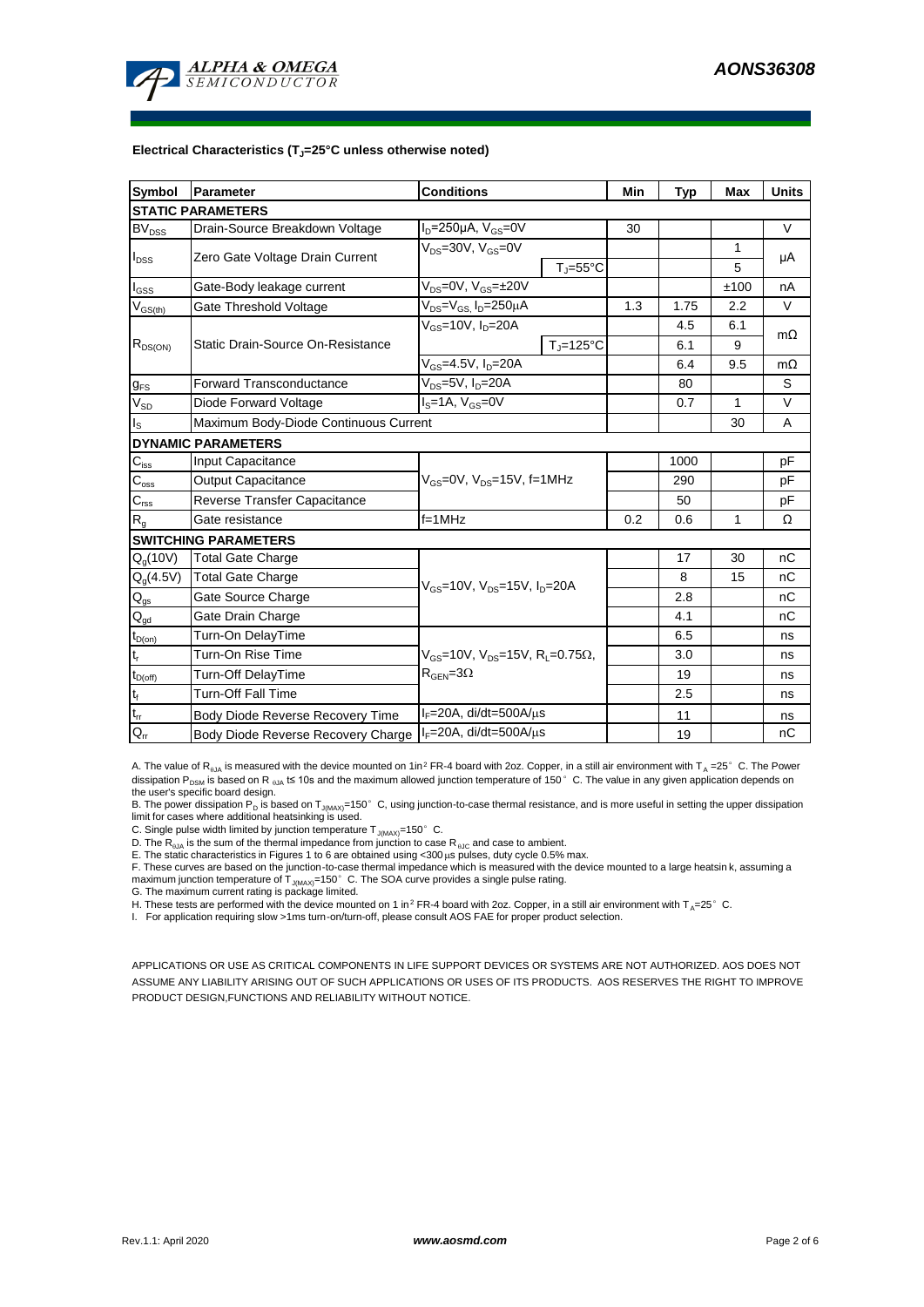

## **TYPICAL ELECTRICAL AND THERMAL CHARACTERISTICS**

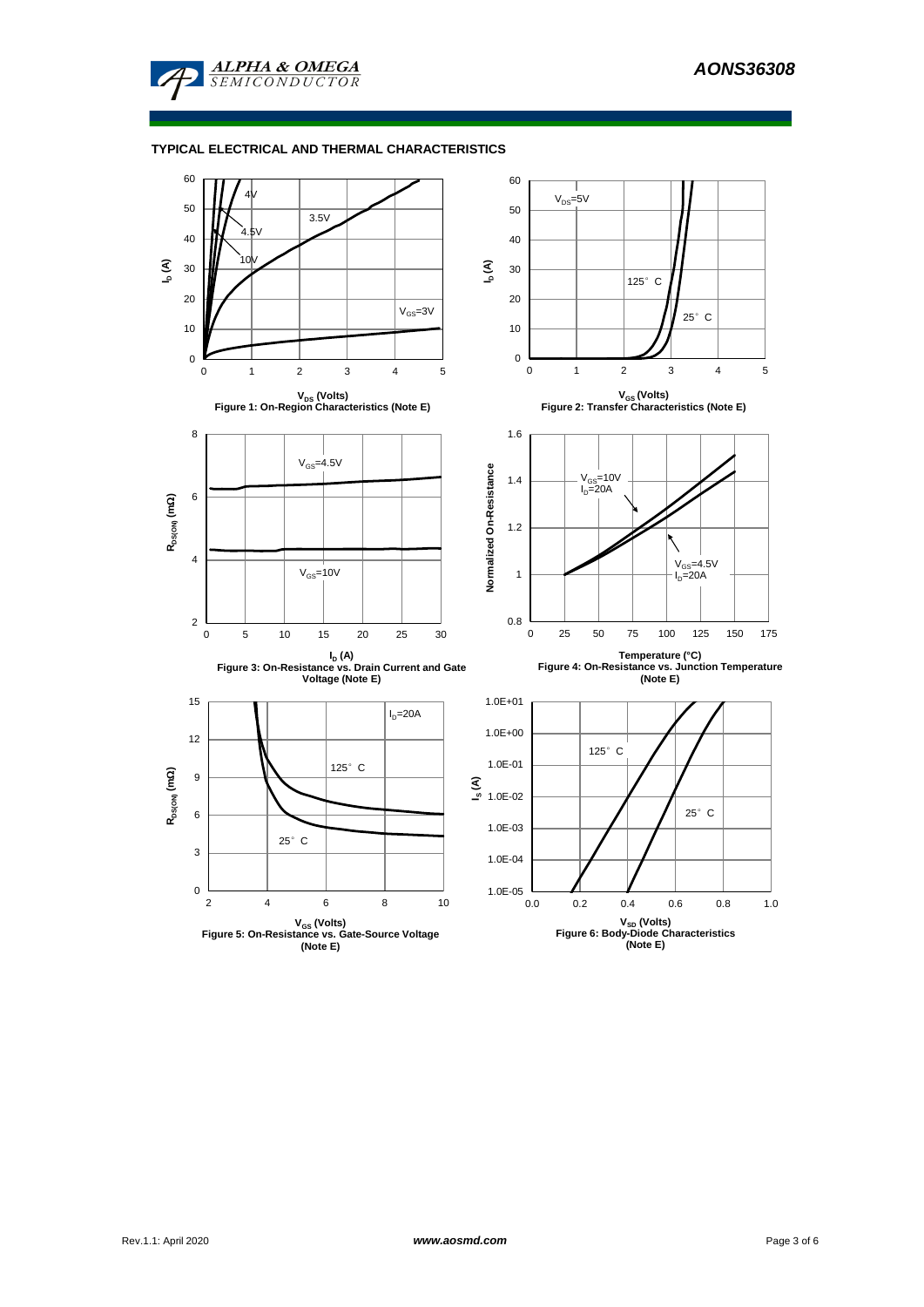

#### **TYPICAL ELECTRICAL AND THERMAL CHARACTERISTICS**



**Pulse Width (s) Figure 11: Normalized Maximum Transient Thermal Impedance (Note F)**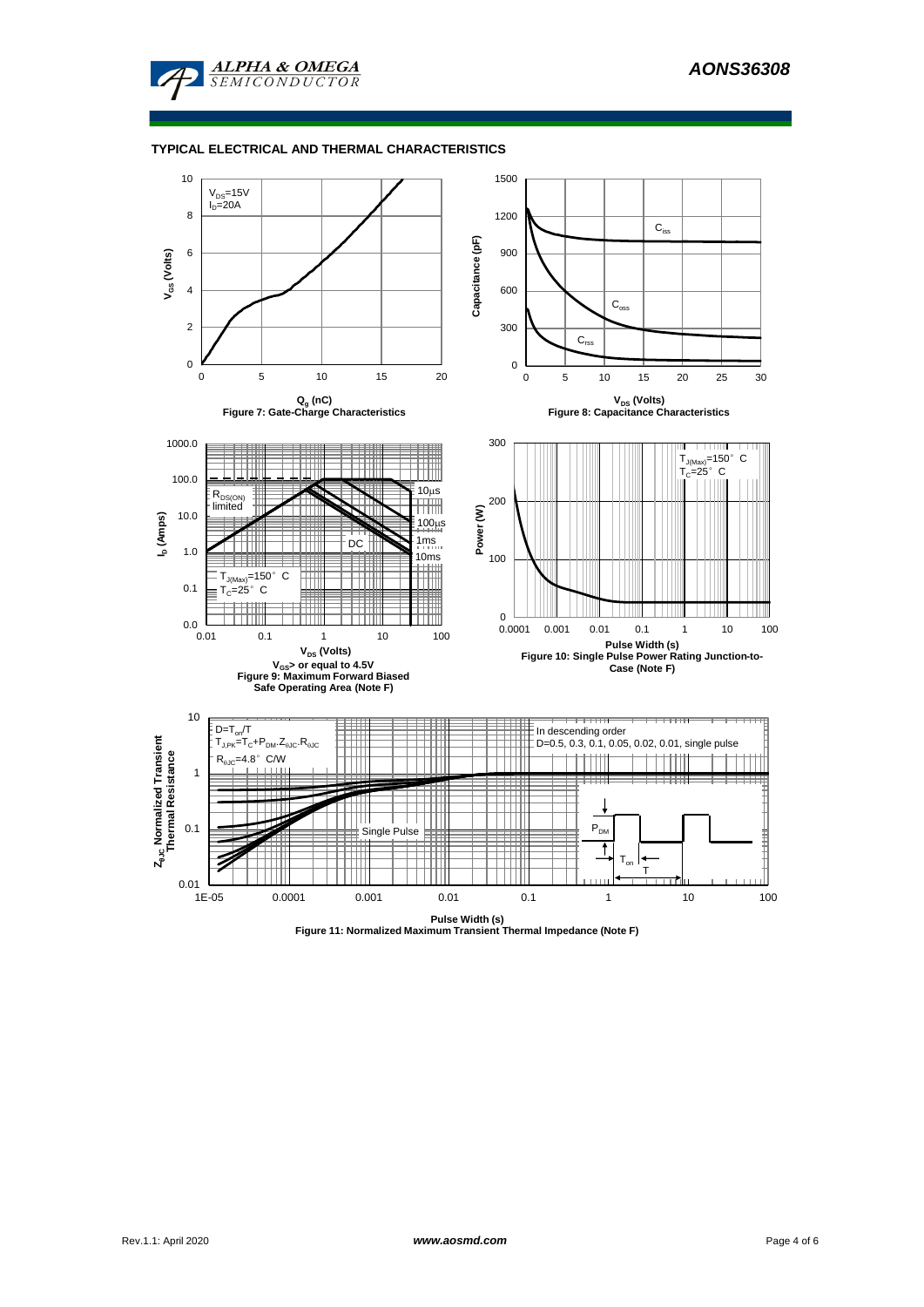

## **TYPICAL ELECTRICAL AND THERMAL CHARACTERISTICS**



**Pulse Width (s) Figure 14: Single Pulse Power Rating Junction-to-Ambient (Note H)**



**Pulse Width (s) Figure 15: Normalized Maximum Transient Thermal Impedance (Note H)**